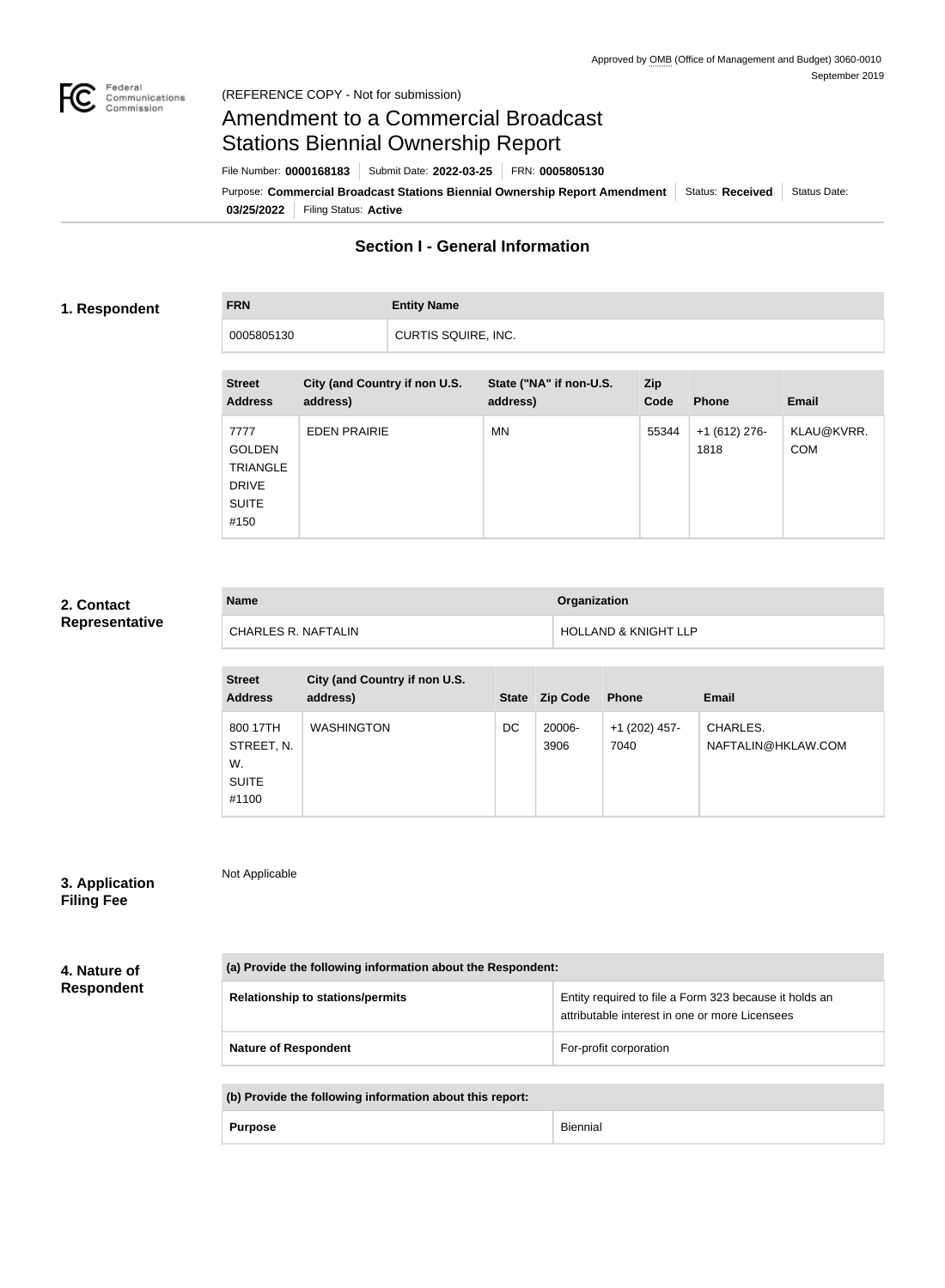| "As of" date                | 10/01/2021<br>When filing a biennial ownership report or validating<br>and resubmitting a prior biennial ownership report, this<br>date must be Oct. 1 of the year in which this report is<br>filed.                                               |
|-----------------------------|----------------------------------------------------------------------------------------------------------------------------------------------------------------------------------------------------------------------------------------------------|
| <b>Reason for Amendment</b> | This report is being amended to include three additional<br>facilities. The FCC staff insisted on this amendment because<br>FCC records indicated that these three stations were low<br>power stations. These stations operated as TV translators. |

#### **5. Licensee(s) and Station(s)**

**Respondent is filing this report to cover the following Licensee(s) and station(s):**

| Licensee/Permittee Name | <b>FRN</b> |
|-------------------------|------------|
| KQDS-TV Corp.           | 0003914025 |

| Fac. ID No. | <b>Call Sign</b> | <b>City</b>     | <b>State</b> | <b>Service</b> |
|-------------|------------------|-----------------|--------------|----------------|
| 35525       | <b>KQDS-TV</b>   | <b>DULUTH</b>   | <b>MN</b>    | <b>DTV</b>     |
| 128838      | K31GH-D          | HAYWARD         | WI           | <b>LPT</b>     |
| 128844      | K22MR-D          | <b>VIRGINIA</b> | <b>MN</b>    | <b>LPT</b>     |
| 130295      | W15EE-D          | ASHLAND         | WI           | <b>LPT</b>     |

| Licensee/Permittee Name      | <b>FRN</b> |
|------------------------------|------------|
| RED RIVER BROADCAST CO., LLC | 0002622165 |

| Fac. ID No. | <b>Call Sign</b> | <b>City</b>       | <b>State</b> | <b>Service</b> |
|-------------|------------------|-------------------|--------------|----------------|
| 55362       | <b>KNRR</b>      | <b>PEMBINA</b>    | <b>ND</b>    | <b>DTV</b>     |
| 55364       | <b>KJRR</b>      | <b>JAMESTOWN</b>  | <b>ND</b>    | <b>DTV</b>     |
| 55370       | <b>KBRR</b>      | THIEF RIVER FALLS | <b>MN</b>    | <b>DTV</b>     |
| 55372       | <b>KVRR</b>      | <b>FARGO</b>      | <b>ND</b>    | <b>DTV</b>     |

## **Section II – Biennial Ownership Information**

**1. 47 C.F.R. Section 73.3613 and Other Documents**

Licensee Respondents that hold authorizations for one or more full power television, AM, and/or FM stations should list all contracts and other instruments set forth in 47 C.F.R. Section 73.3613(a) through (c) for the facility or facilities listed on this report. In addition, attributable Local Marketing Agreements (LMAs) and attributable Joint Sales Agreements (JSAs) must be disclosed by the licensee of the brokering station on its ownership report. If the agreement is an attributable LMA, an attributable JSA, or a network affiliation agreement, check the appropriate box. Otherwise, select "Other." Non-Licensee Respondents, as well as Licensee Respondents that only hold authorizations for Class A television and/or low power television stations, should select "Not Applicable" in response to this question.

Not Applicable.

#### **2. Ownership Interests**

**(a)** Ownership Interests. This Question requires Respondents to enter detailed information about ownership interests by generating a series of subforms. Answer each question on each subform. The first subform listing should be for the Respondent itself. If the Respondent is not a natural person, also list each of the officers, directors, stockholders, non-insulated partners, non-insulated members, and any other persons or entities with a direct attributable interest in the Respondent pursuant to the standards set forth in 47 C.F.R. Section 73.3555. (A "direct" interest is one that is not held through any intervening companies or entities.) List each interest holder with a direct attributable interest in the Respondent separately.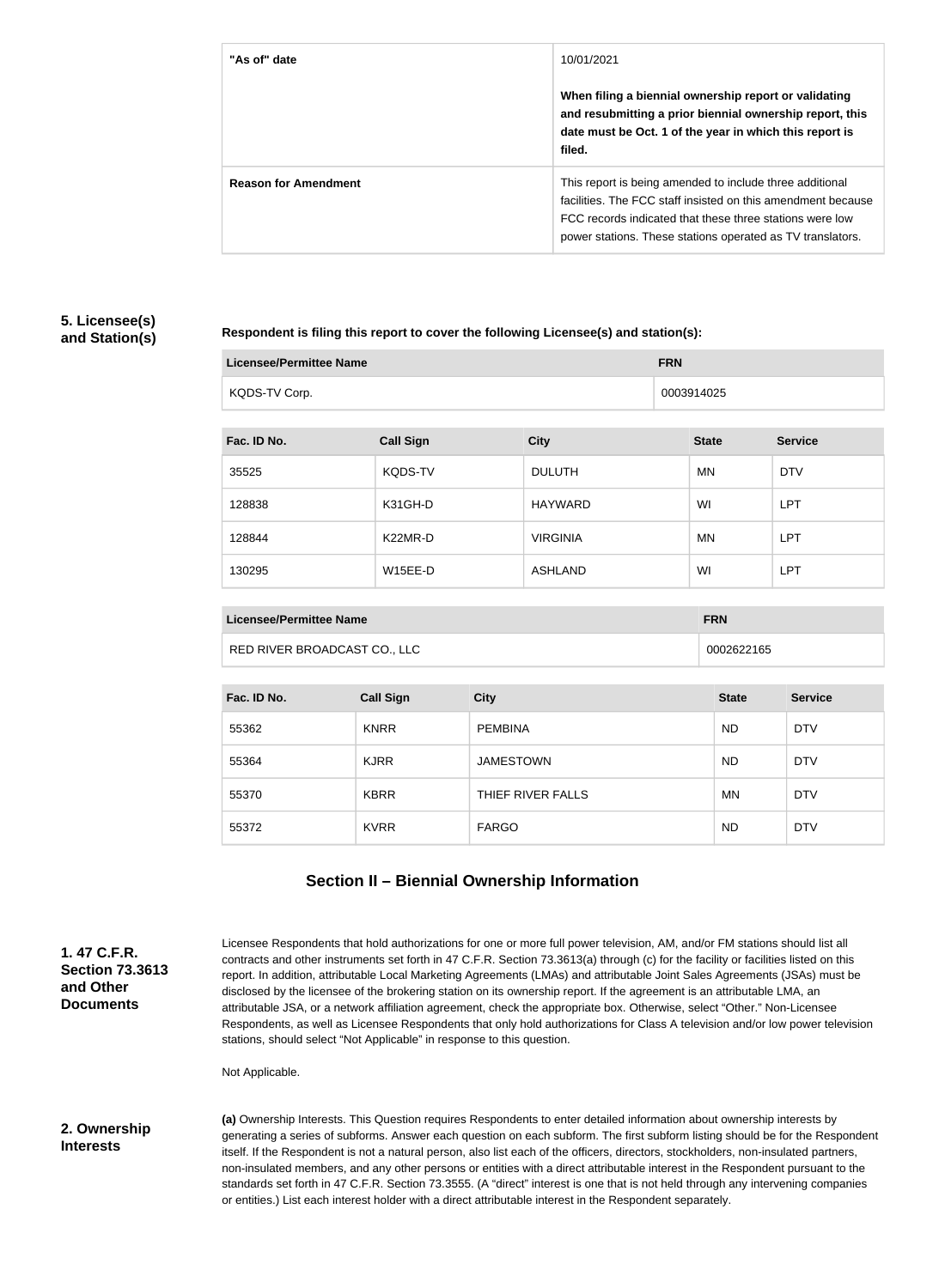Leave the percentage of total assets (Equity Debt Plus) field blank for an interest holder unless that interest holder has an attributable interest in the Respondent solely on the basis of the Commission's Equity Debt Plus attribution standard, 47 C.F.R. Section 73.3555, Note 2(i).

In the case of vertical or indirect ownership structures, list only those interests in the Respondent that also represent an attributable interest in the Licensee(s) for which the report is being submitted.

Entities that are part of an organizational structure that includes holding companies or other forms of indirect ownership must file separate ownership reports. In such a structure do not report, or file a separate report for, any interest holder that does not have an attributable interest in the Licensee(s) for which the report is being submitted.

Please see the Instructions for further detail concerning interests that must be reported in response to this question.

The Respondent must provide an FCC Registration Number for each interest holder reported in response to this question. Please see the Instructions for detailed information and guidance concerning this requirement.

| <b>Ownership Information</b>                                                                                                     |                                                         |                            |                            |  |
|----------------------------------------------------------------------------------------------------------------------------------|---------------------------------------------------------|----------------------------|----------------------------|--|
| <b>FRN</b>                                                                                                                       | 0005805130                                              |                            |                            |  |
| <b>Entity Name</b>                                                                                                               | CURTIS SQUIRE, INC.                                     |                            |                            |  |
| <b>Address</b>                                                                                                                   | PO Box                                                  |                            |                            |  |
|                                                                                                                                  | <b>Street 1</b>                                         | 7777 GOLDEN TRIANGLE DRIVE |                            |  |
|                                                                                                                                  | <b>Street 2</b>                                         | <b>SUITE #150</b>          |                            |  |
|                                                                                                                                  | <b>City</b>                                             | <b>EDEN PRAIRIE</b>        |                            |  |
|                                                                                                                                  | State ("NA" if non-U.S.<br>address)                     | MN                         |                            |  |
|                                                                                                                                  | <b>Zip/Postal Code</b>                                  | 55344                      |                            |  |
|                                                                                                                                  | Country (if non-U.S.<br>address)                        | <b>United States</b>       |                            |  |
| <b>Listing Type</b>                                                                                                              | Respondent                                              |                            |                            |  |
| <b>Positional Interests</b><br>(check all that apply)                                                                            | Respondent                                              |                            |                            |  |
| <b>Tribal Nation or Tribal</b><br><b>Entity</b>                                                                                  | Interest holder is not a Tribal nation or Tribal entity |                            |                            |  |
| <b>Interest Percentages</b><br>(enter percentage values                                                                          | Voting                                                  | 0.0%                       | <b>Jointly Held?</b><br>No |  |
| from 0.0 to 100.0)                                                                                                               | <b>Equity</b>                                           | 0.0%                       |                            |  |
|                                                                                                                                  | <b>Total assets (Equity Debt</b><br>Plus)               | 0.0%                       |                            |  |
| Does interest holder have an attributable interest in one or more broadcast stations<br>No<br>that do not appear on this report? |                                                         |                            |                            |  |

#### **Ownership Information**

| <b>FRN</b>     | 0025081548         |                                        |  |
|----------------|--------------------|----------------------------------------|--|
| Name           | <b>ANITA KUNIN</b> |                                        |  |
| <b>Address</b> | PO Box             |                                        |  |
|                | <b>Street 1</b>    | C/O CURTIS SQUIRE, INC.                |  |
|                | <b>Street 2</b>    | 7777 GOLDEN TRIANGLE DRIVE, SUITE #150 |  |
|                | <b>City</b>        | <b>EDEN PRAIRIE</b>                    |  |
|                |                    |                                        |  |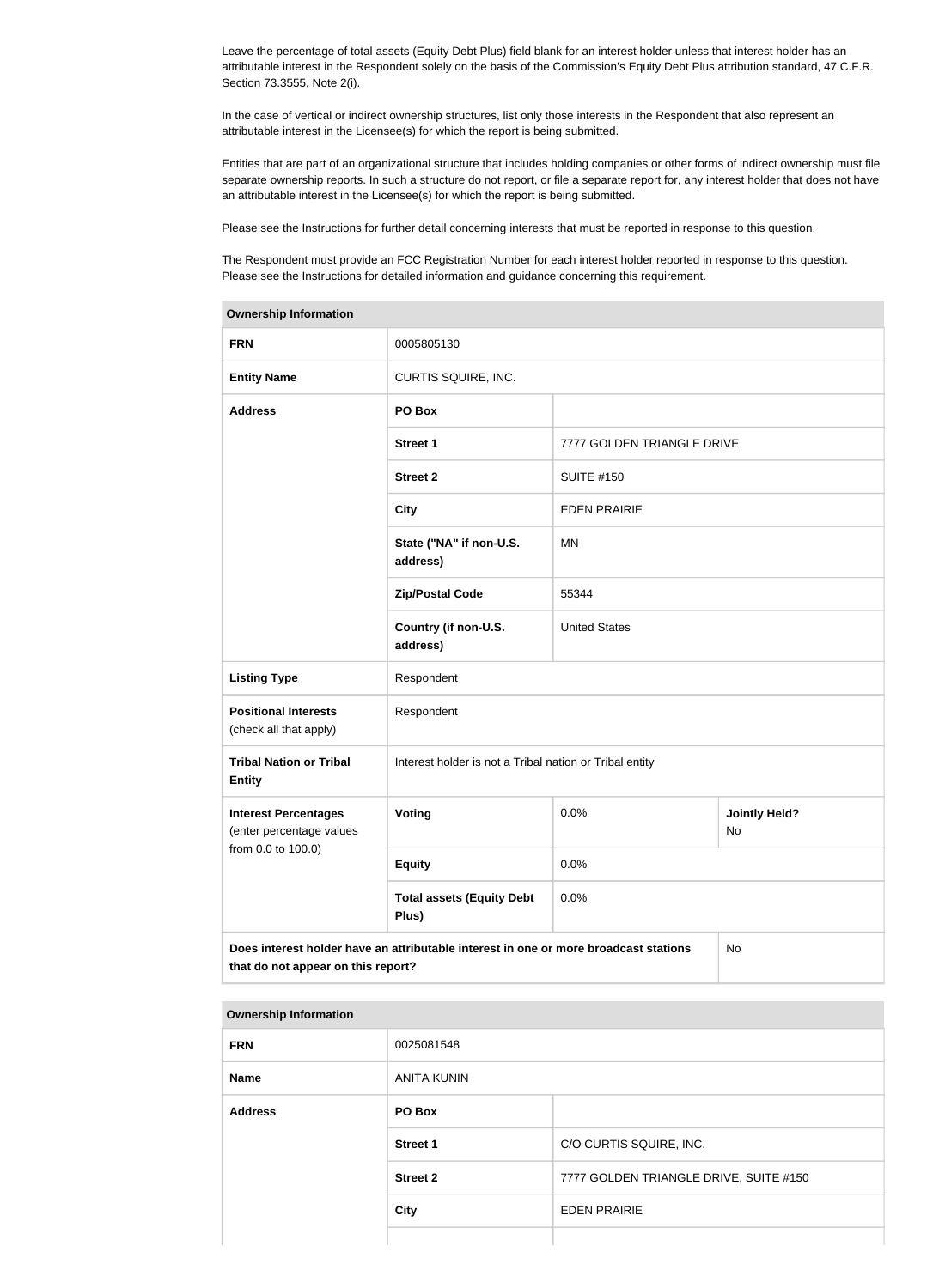|                                                                                                   | State ("NA" if non-U.S.<br>address)       | <b>MN</b>              |                                   |
|---------------------------------------------------------------------------------------------------|-------------------------------------------|------------------------|-----------------------------------|
|                                                                                                   | <b>Zip/Postal Code</b>                    | 55344                  |                                   |
|                                                                                                   | Country (if non-U.S.<br>address)          | <b>United States</b>   |                                   |
| <b>Listing Type</b>                                                                               | <b>Other Interest Holder</b>              |                        |                                   |
| <b>Positional Interests</b><br>(check all that apply)                                             | Officer, Director, Owner, Stockholder     |                        |                                   |
| Citizenship, Gender,<br><b>Ethnicity, and Race</b><br><b>Information (Natural</b>                 | <b>Citizenship</b>                        | <b>US</b>              |                                   |
|                                                                                                   | Gender                                    | Female                 |                                   |
| <b>Persons Only)</b>                                                                              | <b>Ethnicity</b>                          | Not Hispanic or Latino |                                   |
|                                                                                                   | Race                                      | White                  |                                   |
| <b>Interest Percentages</b><br>(enter percentage values<br>from 0.0 to 100.0)                     | Voting                                    | 0.7%                   | <b>Jointly Held?</b><br><b>No</b> |
|                                                                                                   | <b>Equity</b>                             | 0.7%                   |                                   |
|                                                                                                   | <b>Total assets (Equity Debt</b><br>Plus) | 0.7%                   |                                   |
| Does interest holder have an attributable interest in one or more broadcast stations<br><b>No</b> |                                           |                        |                                   |

**that do not appear on this report?**

**Ownership Information FRN** 0015199177 **Name** WILLIAM E. KUNIN **Address PO Box Street 1** C/O CURTIS SQUIRE, INC. **Street 2** 7777 GOLDEN TRIANGLE DRIVE, SUITE #150 **City** EDEN PRAIRIE **State ("NA" if non-U.S. address)** MN **Zip/Postal Code** 55344 **Country (if non-U.S. address)** United States **Listing Type Circuit** Other Interest Holder **Positional Interests** (check all that apply) Officer, Director, Owner, Stockholder **Citizenship, Gender, Ethnicity, and Race Information (Natural Persons Only) Citizenship** GB Gender Male **Ethnicity** Not Hispanic or Latino **Race** White **Interest Percentages** (enter percentage values from 0.0 to 100.0) **Voting** 24.8% **Jointly Held?** No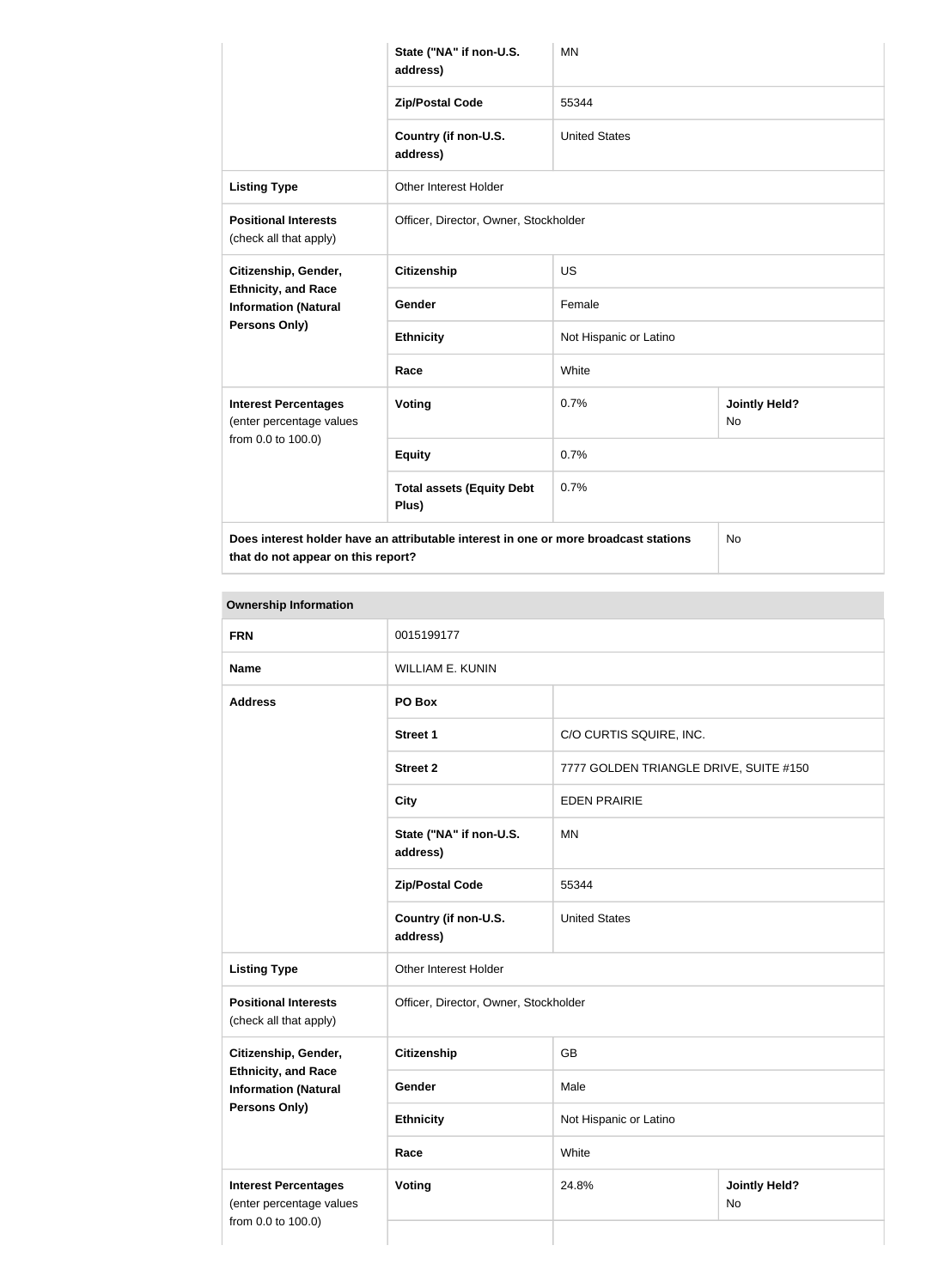|                                                                                      | <b>Equity</b>                             | 24.8% |           |
|--------------------------------------------------------------------------------------|-------------------------------------------|-------|-----------|
|                                                                                      | <b>Total assets (Equity Debt</b><br>Plus) | 24.8% |           |
| Does interest holder have an attributable interest in one or more broadcast stations |                                           |       | <b>No</b> |

| <b>Ownership Information</b>                                                                                                     |                                           |                                        |                            |  |
|----------------------------------------------------------------------------------------------------------------------------------|-------------------------------------------|----------------------------------------|----------------------------|--|
| <b>FRN</b>                                                                                                                       | 0015199094                                |                                        |                            |  |
| <b>Name</b>                                                                                                                      | DAVID B. KUNIN                            |                                        |                            |  |
| <b>Address</b>                                                                                                                   | PO Box                                    |                                        |                            |  |
|                                                                                                                                  | <b>Street 1</b>                           | C/O CURTIS SQUIRE, INC.                |                            |  |
|                                                                                                                                  | <b>Street 2</b>                           | 7777 GOLDEN TRIANGLE DRIVE, SUITE #150 |                            |  |
|                                                                                                                                  | <b>City</b>                               | <b>EDEN PRAIRIE</b>                    |                            |  |
|                                                                                                                                  | State ("NA" if non-U.S.<br>address)       | MN                                     |                            |  |
|                                                                                                                                  | <b>Zip/Postal Code</b>                    | 55344                                  |                            |  |
|                                                                                                                                  | Country (if non-U.S.<br>address)          | <b>United States</b>                   |                            |  |
| <b>Listing Type</b>                                                                                                              | Other Interest Holder                     |                                        |                            |  |
| <b>Positional Interests</b><br>(check all that apply)                                                                            | Officer, Director, Owner, Stockholder     |                                        |                            |  |
| Citizenship, Gender,                                                                                                             | <b>Citizenship</b>                        | <b>US</b>                              |                            |  |
| <b>Ethnicity, and Race</b><br><b>Information (Natural</b>                                                                        | Gender                                    | Male                                   |                            |  |
| <b>Persons Only)</b>                                                                                                             | <b>Ethnicity</b>                          | Not Hispanic or Latino                 |                            |  |
|                                                                                                                                  | Race                                      | White                                  |                            |  |
| <b>Interest Percentages</b><br>(enter percentage values                                                                          | Voting                                    | 24.8%                                  | <b>Jointly Held?</b><br>No |  |
| from 0.0 to 100.0)                                                                                                               | <b>Equity</b>                             | 24.8%                                  |                            |  |
|                                                                                                                                  | <b>Total assets (Equity Debt</b><br>Plus) | 24.8%                                  |                            |  |
| Does interest holder have an attributable interest in one or more broadcast stations<br>No<br>that do not appear on this report? |                                           |                                        |                            |  |

| <b>Ownership Information</b> |
|------------------------------|
|                              |

**that do not appear on this report?**

| ווטווופו וטווון עווופוסודאט |                                     |                                        |  |
|-----------------------------|-------------------------------------|----------------------------------------|--|
| <b>FRN</b>                  | 0015199045                          |                                        |  |
| <b>Name</b>                 | ANDREW P. KUNIN                     |                                        |  |
| <b>Address</b>              | PO Box                              |                                        |  |
|                             | <b>Street 1</b>                     | C/O CURTIS SQUIRE, INC.                |  |
|                             | <b>Street 2</b>                     | 7777 GOLDEN TRIANGLE DRIVE, SUITE #150 |  |
|                             | <b>City</b>                         | <b>EDEN PRAIRIE</b>                    |  |
|                             | State ("NA" if non-U.S.<br>address) | <b>MN</b>                              |  |
|                             |                                     |                                        |  |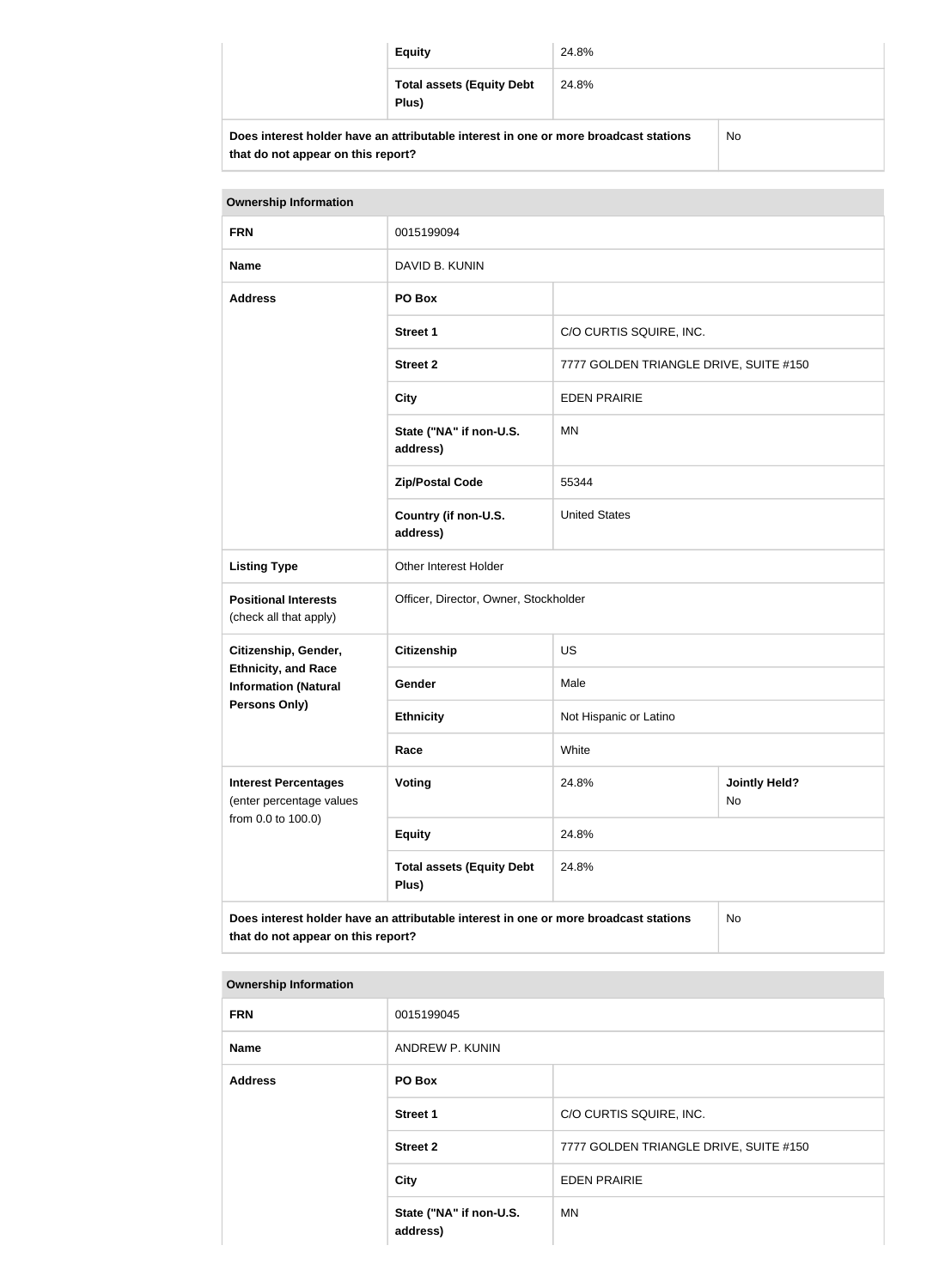|                                                                                                                            | <b>Zip/Postal Code</b>                    | 55344                  |                                   |  |
|----------------------------------------------------------------------------------------------------------------------------|-------------------------------------------|------------------------|-----------------------------------|--|
|                                                                                                                            | Country (if non-U.S.<br>address)          | <b>United States</b>   |                                   |  |
| <b>Listing Type</b>                                                                                                        | <b>Other Interest Holder</b>              |                        |                                   |  |
| <b>Positional Interests</b><br>(check all that apply)                                                                      | Officer, Director, Owner, Stockholder     |                        |                                   |  |
| Citizenship, Gender,<br><b>Ethnicity, and Race</b><br><b>Information (Natural</b>                                          | <b>Citizenship</b>                        | <b>US</b>              |                                   |  |
|                                                                                                                            | Gender                                    | Male                   |                                   |  |
| Persons Only)                                                                                                              | <b>Ethnicity</b>                          | Not Hispanic or Latino |                                   |  |
|                                                                                                                            | Race                                      | White                  |                                   |  |
| <b>Interest Percentages</b><br>(enter percentage values                                                                    | <b>Voting</b>                             | 24.8%                  | <b>Jointly Held?</b><br><b>No</b> |  |
| from 0.0 to 100.0)                                                                                                         | <b>Equity</b>                             | 24.8%                  |                                   |  |
|                                                                                                                            | <b>Total assets (Equity Debt</b><br>Plus) | 24.8%                  |                                   |  |
| Does interest holder have an attributable interest in one or more broadcast stations<br>that do not appear on this report? |                                           |                        | No                                |  |

#### **Ownership Information**

| <b>FRN</b>                                                | 0015199144                                                     |                                        |                            |  |
|-----------------------------------------------------------|----------------------------------------------------------------|----------------------------------------|----------------------------|--|
| <b>Name</b>                                               | <b>JAMES T. KUNIN</b>                                          |                                        |                            |  |
| <b>Address</b>                                            | PO Box                                                         |                                        |                            |  |
|                                                           | <b>Street 1</b>                                                | C/O CURTIS SQUIRE, INC.                |                            |  |
|                                                           | <b>Street 2</b>                                                | 7777 GOLDEN TRIANGLE DRIVE, SUITE #150 |                            |  |
|                                                           | <b>City</b>                                                    | <b>EDEN PRAIRIE</b>                    |                            |  |
|                                                           | State ("NA" if non-U.S.<br>address)                            | <b>MN</b>                              |                            |  |
|                                                           | <b>Zip/Postal Code</b>                                         | 55344                                  |                            |  |
|                                                           | Country (if non-U.S.<br>address)                               | <b>United States</b>                   |                            |  |
| <b>Listing Type</b>                                       | Other Interest Holder<br>Officer, Director, Owner, Stockholder |                                        |                            |  |
| <b>Positional Interests</b><br>(check all that apply)     |                                                                |                                        |                            |  |
| Citizenship, Gender,                                      | <b>Citizenship</b>                                             | <b>US</b>                              |                            |  |
| <b>Ethnicity, and Race</b><br><b>Information (Natural</b> | Gender                                                         | Male                                   |                            |  |
| Persons Only)                                             | <b>Ethnicity</b>                                               | Not Hispanic or Latino                 |                            |  |
|                                                           | Race                                                           | White                                  |                            |  |
| <b>Interest Percentages</b><br>(enter percentage values   | <b>Voting</b>                                                  | 24.8%                                  | <b>Jointly Held?</b><br>No |  |
| from 0.0 to 100.0)                                        | <b>Equity</b>                                                  | 24.8%                                  |                            |  |
|                                                           | <b>Total assets (Equity Debt</b>                               | 24.8%                                  |                            |  |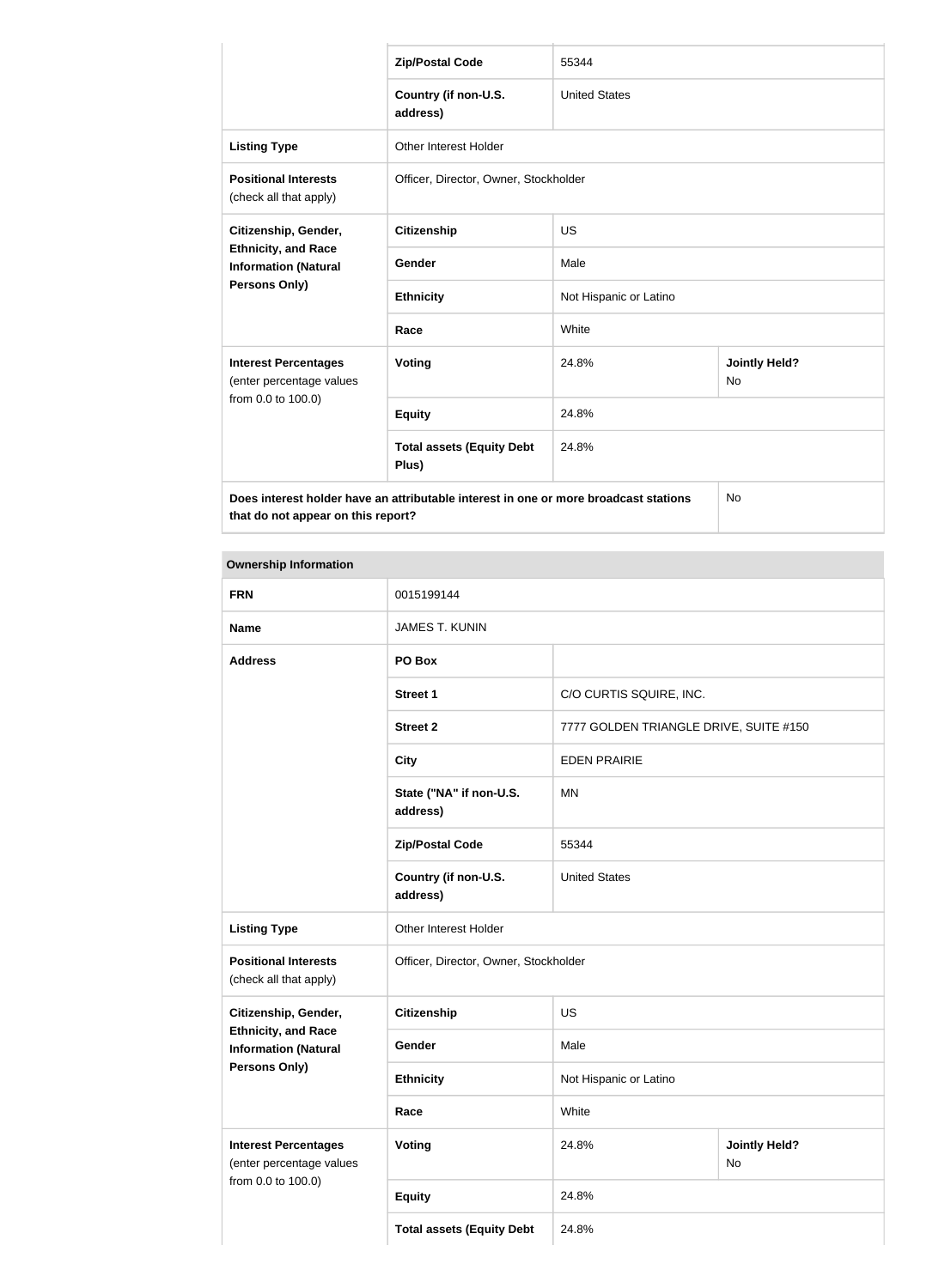| 11<br>I<br>. .<br>×<br>× |
|--------------------------|
|--------------------------|

**Does interest holder have an attributable interest in one or more broadcast stations that do not appear on this report?**

No

| <b>Ownership Information</b>                                                                                                                               |                                     |                                        |                            |  |
|------------------------------------------------------------------------------------------------------------------------------------------------------------|-------------------------------------|----------------------------------------|----------------------------|--|
| <b>FRN</b>                                                                                                                                                 | 0025082033                          |                                        |                            |  |
| <b>Name</b>                                                                                                                                                | <b>JOHN EXLINE</b>                  |                                        |                            |  |
| <b>Address</b>                                                                                                                                             | PO Box                              |                                        |                            |  |
|                                                                                                                                                            | <b>Street 1</b>                     | C/O CURTIS SQUIRE, INC.                |                            |  |
|                                                                                                                                                            | <b>Street 2</b>                     | 7777 GOLDEN TRIANGLE DRIVE, SUITE #150 |                            |  |
|                                                                                                                                                            | <b>City</b>                         | <b>EDEN PRAIRIE</b>                    |                            |  |
|                                                                                                                                                            | State ("NA" if non-U.S.<br>address) | MN                                     |                            |  |
|                                                                                                                                                            | <b>Zip/Postal Code</b>              | 55344                                  |                            |  |
|                                                                                                                                                            | Country (if non-U.S.<br>address)    | <b>United States</b>                   |                            |  |
| <b>Listing Type</b>                                                                                                                                        | Other Interest Holder               |                                        |                            |  |
| <b>Positional Interests</b><br>(check all that apply)                                                                                                      | Officer                             |                                        |                            |  |
| Citizenship, Gender,                                                                                                                                       | <b>Citizenship</b>                  | <b>US</b>                              |                            |  |
| <b>Ethnicity, and Race</b><br><b>Information (Natural</b>                                                                                                  | Gender                              | Male                                   |                            |  |
| <b>Persons Only)</b>                                                                                                                                       | <b>Ethnicity</b>                    | Not Hispanic or Latino                 |                            |  |
|                                                                                                                                                            | Race                                | White                                  |                            |  |
| <b>Interest Percentages</b><br>(enter percentage values                                                                                                    | Voting                              | 0.0%                                   | <b>Jointly Held?</b><br>No |  |
| from 0.0 to 100.0)                                                                                                                                         | <b>Equity</b>                       | 0.0%                                   |                            |  |
| <b>Total assets (Equity Debt</b><br>0.0%<br>Plus)                                                                                                          |                                     |                                        |                            |  |
| Does interest holder have an attributable interest in one or more broadcast stations<br>No<br>that do not appear on this report?                           |                                     |                                        |                            |  |
|                                                                                                                                                            |                                     |                                        |                            |  |
| (b) Respondent certifies that any interests, including equity, financial, or voting<br>Yes<br>interests, not reported in this filing are non-attributable. |                                     |                                        |                            |  |

If "No," submit as an exhibit an explanation.

| (c) Does the Respondent or any reported interest holder<br>hold an attributable interest in any newspaper entities in<br>the same market as any station for which this report is<br>filed, as defined in 47 C.F.R. Section 73.3555? | No. |
|-------------------------------------------------------------------------------------------------------------------------------------------------------------------------------------------------------------------------------------|-----|
| If "Yes," provide information describing the interest(s), using<br>EITHER the subform OR the spreadsheet option below.<br>Respondents with a large number (50 or more) of entries to<br>submit should use the spreadsheet option.   |     |
|                                                                                                                                                                                                                                     |     |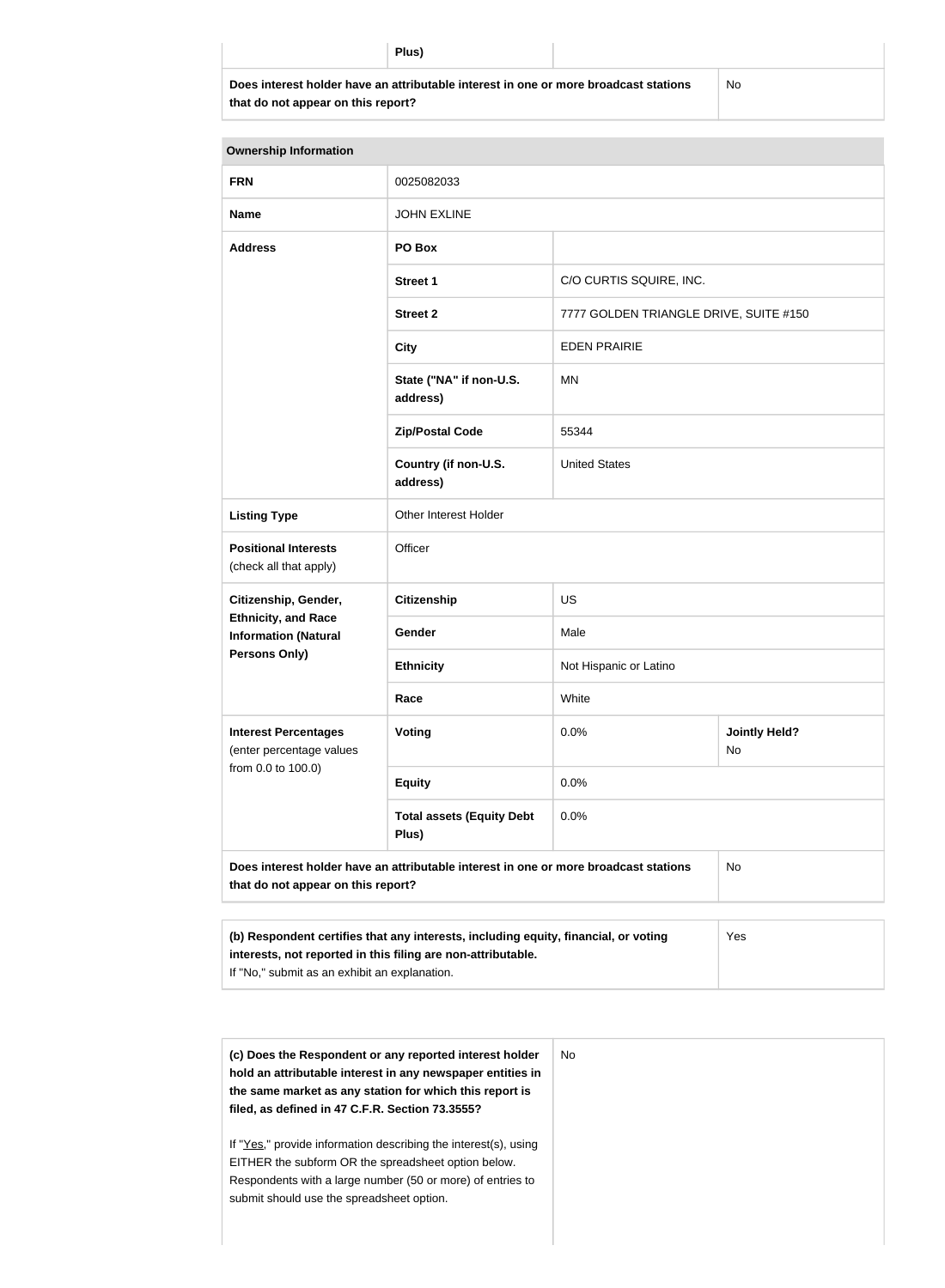| NOTE: Spreadsheets must be submitted in a special XML<br>Spreadsheet format with the appropriate structure that is<br>specified in the documentation. For instructions on how to<br>use the spreadsheet option to complete this question<br>(including templates to start with), please Click Here.                                                                                                                                                                                                                                                                                                                                              |
|--------------------------------------------------------------------------------------------------------------------------------------------------------------------------------------------------------------------------------------------------------------------------------------------------------------------------------------------------------------------------------------------------------------------------------------------------------------------------------------------------------------------------------------------------------------------------------------------------------------------------------------------------|
| If using the subform, leave the percentage of total assets<br>(Equity Debt Plus) field blank for an interest holder unless<br>that interest holder has an attributable interest in the<br>newspaper entity solely on the basis of the Commission's<br>Equity Debt Plus attribution standard, 47 C.F.R. Section<br>73.3555, Note 2(i). If using an XML Spreadsheet, enter "NA"<br>into the percentage of total assets (Equity Debt Plus) field<br>for an interest holder unless that interest holder has an<br>attributable interest in the newspaper entity solely on the<br>basis of the Commission's Equity Debt Plus attribution<br>standard. |
| The Respondent must provide an FCC Registration Number<br>for each interest holder reported in response to this<br>question. Please see the Instructions for detailed information<br>and guidance concerning this requirement.                                                                                                                                                                                                                                                                                                                                                                                                                   |

**(d) Are any of the individuals listed as an attributable interest holder in the Respondent married to each other or related to each other as parentchild or as siblings?** Yes

If "Yes," provide the following information for each such the relationship.

| <b>Fallilly Relativitatips</b> |              |             |                    |  |
|--------------------------------|--------------|-------------|--------------------|--|
| <b>FRN</b>                     | 0025081548   | <b>Name</b> | <b>ANITA KUNIN</b> |  |
| <b>FRN</b>                     | 0015199094   | <b>Name</b> | DAVID B KUNIN      |  |
| Relationship                   | Parent/Child |             |                    |  |

# **Family Relationships**

#### **Family Relationships**

| <b>FRN</b>   | 0015199177 | <b>Name</b> | <b>WILLIAM E KUNIN</b> |
|--------------|------------|-------------|------------------------|
| <b>FRN</b>   | 0015199094 | <b>Name</b> | DAVID B KUNIN          |
| Relationship | Siblings   |             |                        |

#### **Family Relationships**

| <b>FRN</b>   | 0015199045 | <b>Name</b> | ANDREW P KUNIN |
|--------------|------------|-------------|----------------|
| <b>FRN</b>   | 0015199144 | <b>Name</b> | JAMES T KUNIN  |
| Relationship | Siblings   |             |                |

#### **Family Relationships**

| <b>FRN</b>   | 0015199177 | <b>Name</b> | WILLIAM E KUNIN |
|--------------|------------|-------------|-----------------|
| <b>FRN</b>   | 0015199045 | Name        | ANDREW P KUNIN  |
| Relationship | Siblings   |             |                 |

#### **Family Relationships**

| <b>FRN</b> | $\overline{\phantom{a}}$<br>. . | <b>Name</b> | JNIN<br>WIL.<br>_IAM_ |
|------------|---------------------------------|-------------|-----------------------|
|            |                                 |             |                       |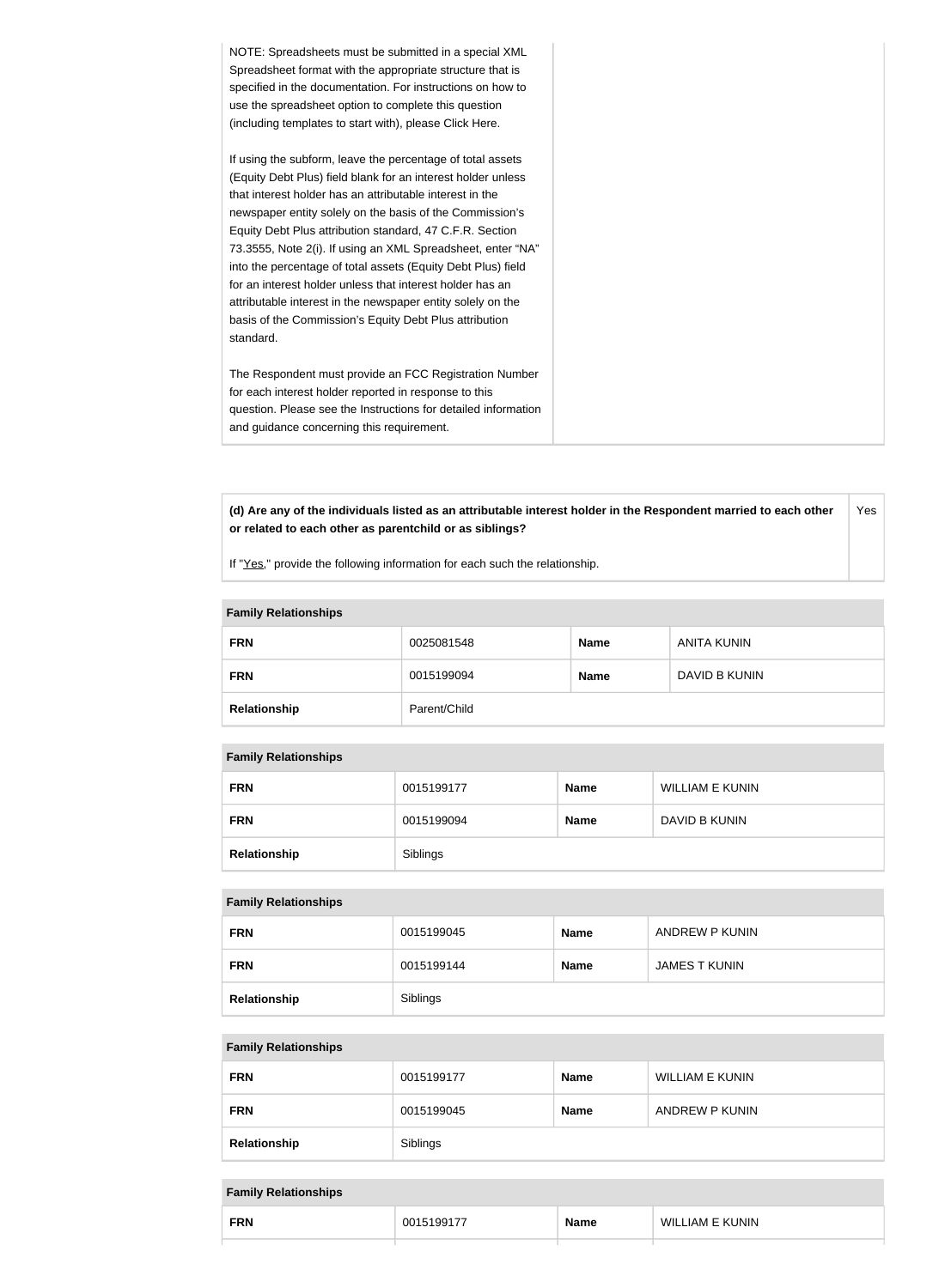| <b>FRN</b>   | 0015199144 | <b>Name</b> | JAMES T KUNIN |
|--------------|------------|-------------|---------------|
| Relationship | Siblings   |             |               |

#### **Family Relationships**

| <b>FRN</b>   | 0025081548   | <b>Name</b> | ANITA KUNIN            |
|--------------|--------------|-------------|------------------------|
| <b>FRN</b>   | 0015199177   | <b>Name</b> | <b>WILLIAM E KUNIN</b> |
| Relationship | Parent/Child |             |                        |

#### **Family Relationships**

| $\sim$       |              |             |                |
|--------------|--------------|-------------|----------------|
| <b>FRN</b>   | 0025081548   | <b>Name</b> | ANITA KUNIN    |
| <b>FRN</b>   | 0015199045   | <b>Name</b> | ANDREW P KUNIN |
| Relationship | Parent/Child |             |                |

#### **Family Relationships**

| <b>FRN</b>   | 0025081548   | <b>Name</b> | <b>ANITA KUNIN</b>   |
|--------------|--------------|-------------|----------------------|
| <b>FRN</b>   | 0015199144   | <b>Name</b> | <b>JAMES T KUNIN</b> |
| Relationship | Parent/Child |             |                      |

#### **Family Relationships**

| <b>FRN</b>   | 0015199094 | <b>Name</b> | DAVID B KUNIN |
|--------------|------------|-------------|---------------|
| <b>FRN</b>   | 0015199144 | <b>Name</b> | JAMES T KUNIN |
| Relationship | Siblings   |             |               |

#### **Family Relationships**

| <b>FRN</b>   | 0015199094 | <b>Name</b> | DAVID B KUNIN  |
|--------------|------------|-------------|----------------|
| <b>FRN</b>   | 0015199045 | <b>Name</b> | ANDREW P KUNIN |
| Relationship | Siblings   |             |                |

# **(e) Is Respondent seeking an attribution exemption for any officer or director with duties wholly unrelated to the Licensee(s)?** If "Yes," complete the information in the required fields and submit an Exhibit fully describing that individual's duties and responsibilities, and explaining why that individual should not be attributed an interest. No

#### **Certification**

| <b>Section</b>                  | Question                                                                                                                                                                                          | <b>Response</b> |
|---------------------------------|---------------------------------------------------------------------------------------------------------------------------------------------------------------------------------------------------|-----------------|
| <b>Authorized Party to Sign</b> | WILLFUL FALSE STATEMENTS ON<br>THIS FORM ARE PUNISHABLE BY<br>FINE AND/OR IMPRISONMENT (U.S.<br>CODE, TITLE 18, SECTION 1001), AND<br>/OR REVOCATION OF ANY STATION<br>LICENSE -- OR CONSTRUCTION |                 |